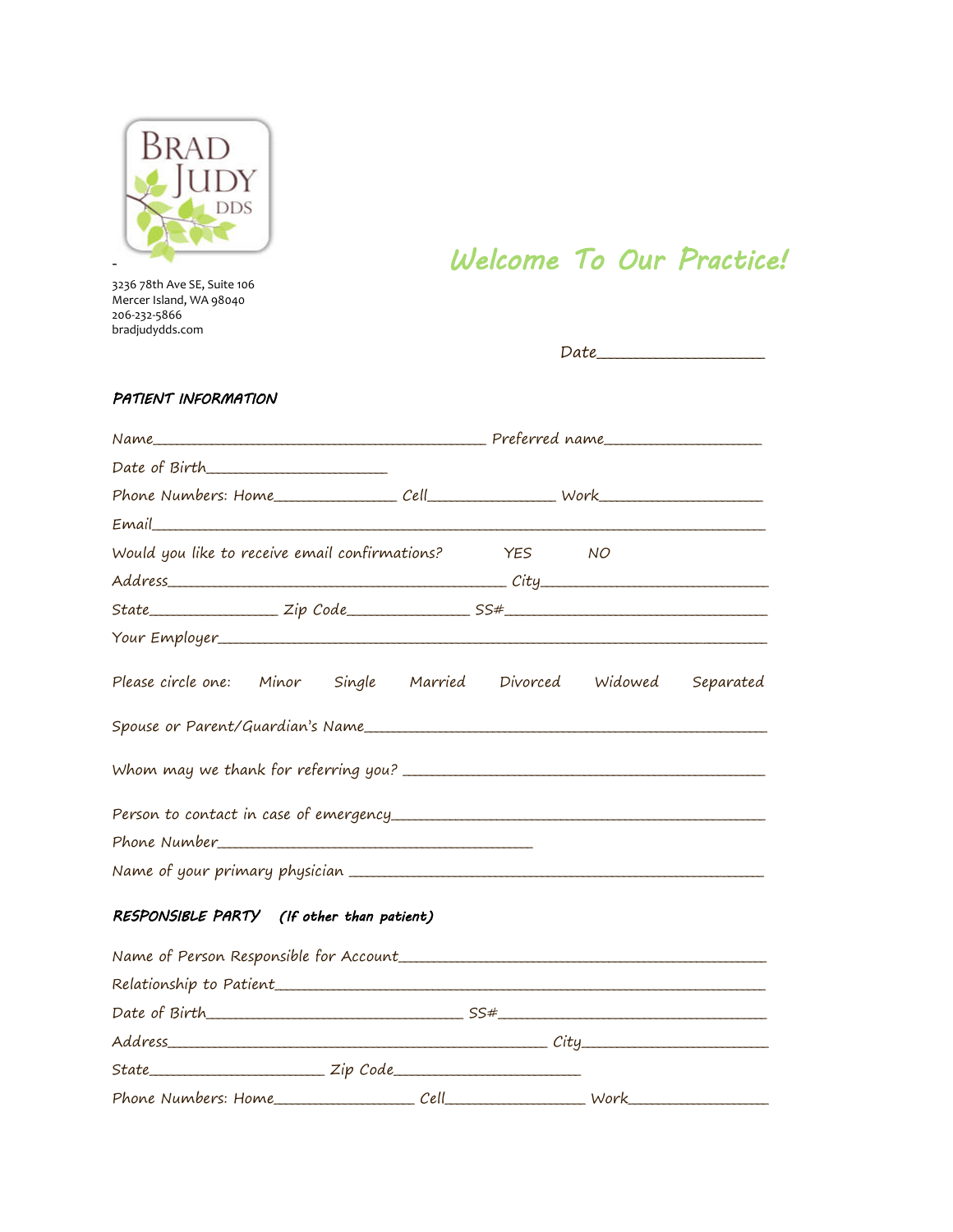

# INSURANCE INFORMATION

| Zip Code                                                                                |    |                                       |  |
|-----------------------------------------------------------------------------------------|----|---------------------------------------|--|
|                                                                                         |    |                                       |  |
|                                                                                         |    |                                       |  |
| How much of your annual benefit have you used so far this year?________________________ |    |                                       |  |
|                                                                                         |    |                                       |  |
| Do you have additional insurance? YES                                                   | NO | If so, please complete the following: |  |
|                                                                                         |    |                                       |  |
|                                                                                         |    |                                       |  |
|                                                                                         |    |                                       |  |
|                                                                                         |    |                                       |  |
|                                                                                         |    |                                       |  |
| Zip Code                                                                                |    |                                       |  |
| Group Number_____________________________ Insurance ID# ________________________        |    |                                       |  |
|                                                                                         |    |                                       |  |
| How much of your annual benefit have you used so far this year?________________________ |    |                                       |  |
| Relationship to Patient                                                                 |    |                                       |  |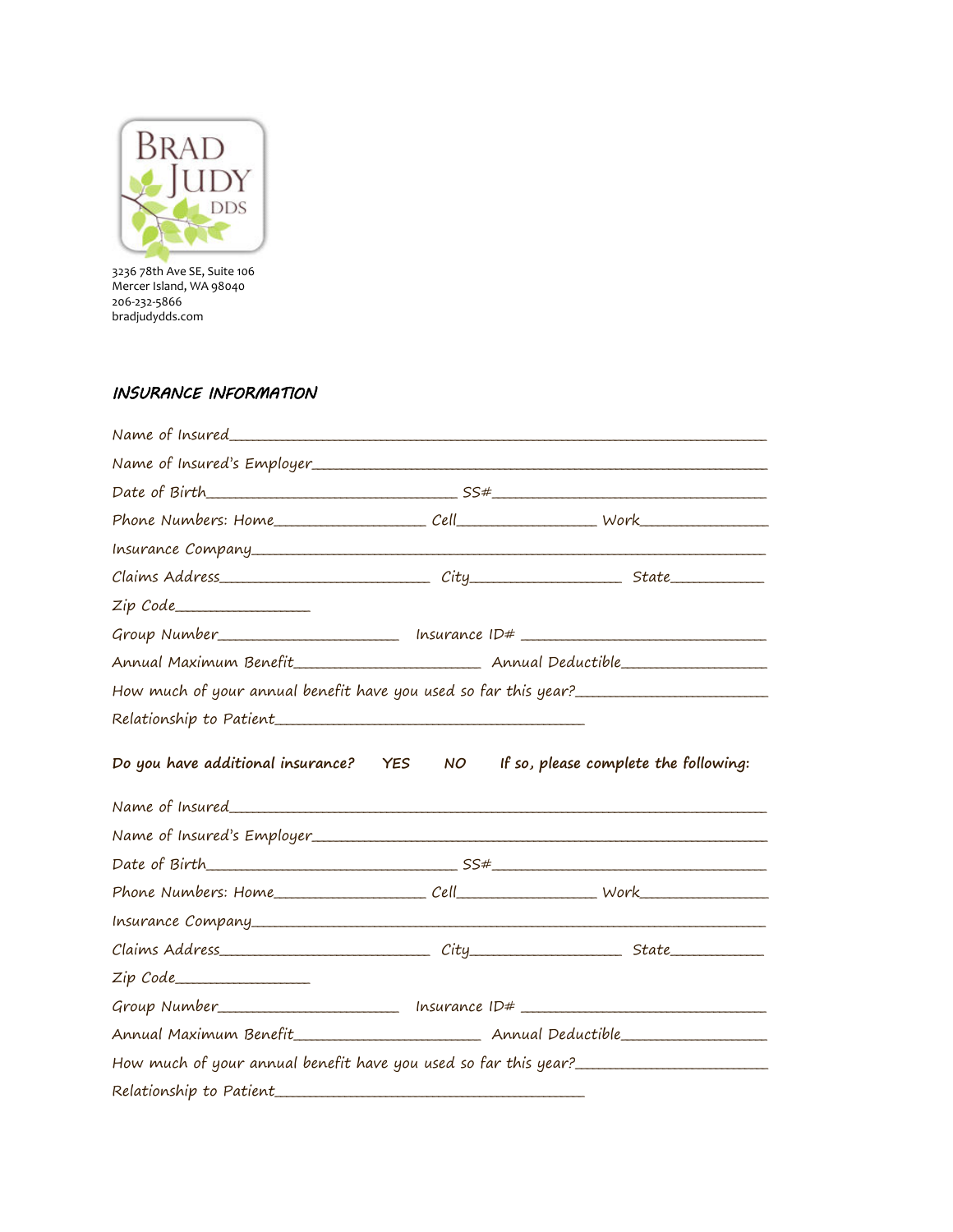

## OFFICE FINANCIAL POLICY

**Payment is due at the time services are rendered.** For your convenience we accept cash, Visa, MasterCard, American Express, personal check, money order, or registered check.

**Insurance benefits are determined by your employer and not your dentist**.

**Any deductible or estimated co-payment amount will be due at the time of treatment.** 

Insurance is not a guarantee of payment; insurance companies will not pay of all of your costs. Your insurance policy is a contract between you and your insurer. Your insurance and payment are still your responsibility. As a courtesy we will be glad to file your claim for you if you bring 1) your dental insurance wallet card and 2) all required employer information. **You will be expected to pay for services rendered if the office is unable to verify your insurance information before treatment. If payment for services already rendered has not been paid in full within 45 days, either by you or your insurance company, the remaining balance for treatment is considered due and collectible.** We reserve the right to charge and collect fees for broken appointments—appointments that are cancelled or broken without 24hrs advance notice. Appointments are reserved exclusively for you. As a health benefit to you, we may offer to move your appointment to an earlier time if openings arise.

**Returned Check Fee** of \$40.00 will be added to your account balance and is collectible.

**Payment plans and financial arrangements** can be entered into for comprehensive dental treatment, prior to commencing treatment.

**\_\_\_\_\_\_\_\_\_\_\_\_\_\_\_\_\_\_\_\_\_\_\_\_\_\_\_\_\_\_\_\_\_\_\_\_\_\_\_\_\_\_\_\_\_\_\_\_\_\_ \_\_\_\_\_\_\_\_\_\_\_\_\_\_\_\_\_\_\_\_\_\_\_\_\_\_\_\_\_\_\_\_\_\_\_\_\_\_\_\_\_\_\_\_\_\_\_\_\_\_** 

**\_\_\_\_\_\_\_\_\_\_\_\_\_\_\_\_\_\_\_\_\_\_\_\_\_\_\_\_\_\_\_\_\_\_\_\_\_\_\_\_\_\_\_\_\_\_\_\_\_\_ \_\_\_\_\_\_\_\_\_\_\_\_\_\_\_\_\_\_\_\_\_\_\_\_\_\_\_\_\_\_\_\_\_\_\_\_\_\_\_\_\_\_\_\_\_\_\_\_\_\_** 

Courtesies cannot be combined and are not to exceed 10%.

**I have read and understand this financial policy.** 

**SIGNATURE** 

**DATE WITNESS**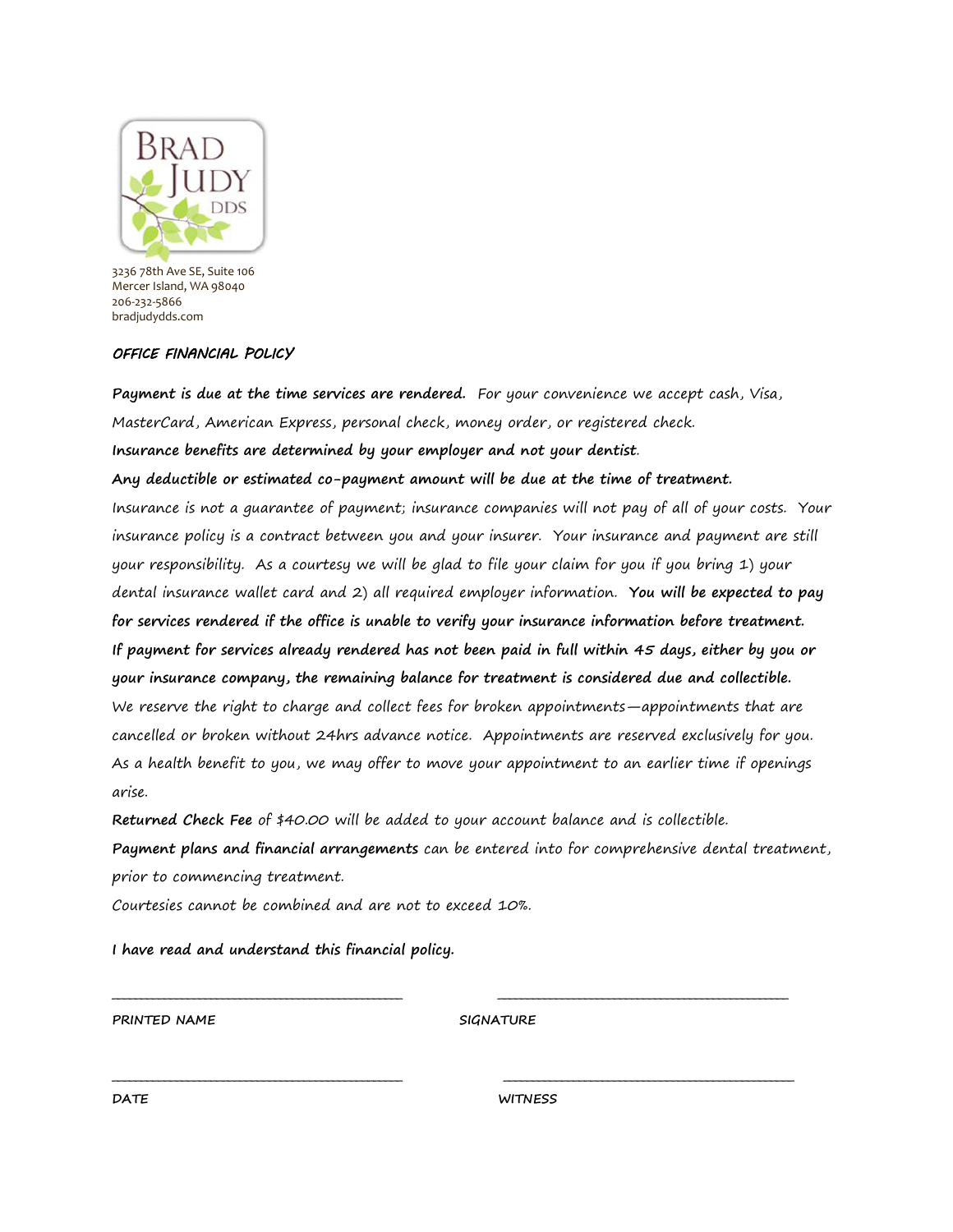

## **PATIENT MISSED APPOINTMENT AGREMENT FOR THE OFFICE OF BRAD JUDY, DDS**

Trying to accommodate every patient's individual needs and work schedules can be difficult but we always try to do our best. We work very hard to stay on schedule so that our patients will not spend too much time in our reception area waiting for their appointments.

A scheduled appointment is a commitment of time between you and our practice. We have reserved that time, as you selected, just for you. When an appointment is missed or cancelled, that time is permanently lost.

We ask when you schedule an appointment that you make every effort to keep that commitment. We understand that personal emergencies sometimes occur and we always take that into consideration when receiving a last minute cancellation.

If you find that you cannot keep your scheduled appointment, we ask that you provide a minimum notice of **twenty-four business hours**. This time allows us to schedule another patient in the need of treatment. We are closed on Saturday and Sunday, so Monday cancellations must be made prior to Friday. Failure to do so may result in a missed appointment fee of \$100.00 per each hour of the appointment that is scheduled.

From the date of this agreement, each family is entitled to three missed appointment in the life of the relationship with the practice. After three missed appointments, our office will visit with you regarding our relationship and determine if your dental needs might be better served by another provider. We may alternatively determine that it will be necessary for you to prepay for the service that will be rendered at your ensuring appointment.

If you have any questions, please do not hesitate to contact us. We sincerely appreciate your understanding and cooperation with this matter.

Patient Signature:\_\_\_\_\_\_\_\_\_\_\_\_\_\_\_\_\_\_\_\_\_\_\_\_\_\_\_\_\_\_\_\_\_\_\_\_\_\_\_\_\_\_\_\_\_\_\_\_\_\_\_\_\_\_\_\_\_\_\_\_\_\_\_ Date:\_\_\_\_\_\_\_\_\_\_\_\_\_\_\_\_\_\_\_\_\_\_\_\_\_\_\_\_\_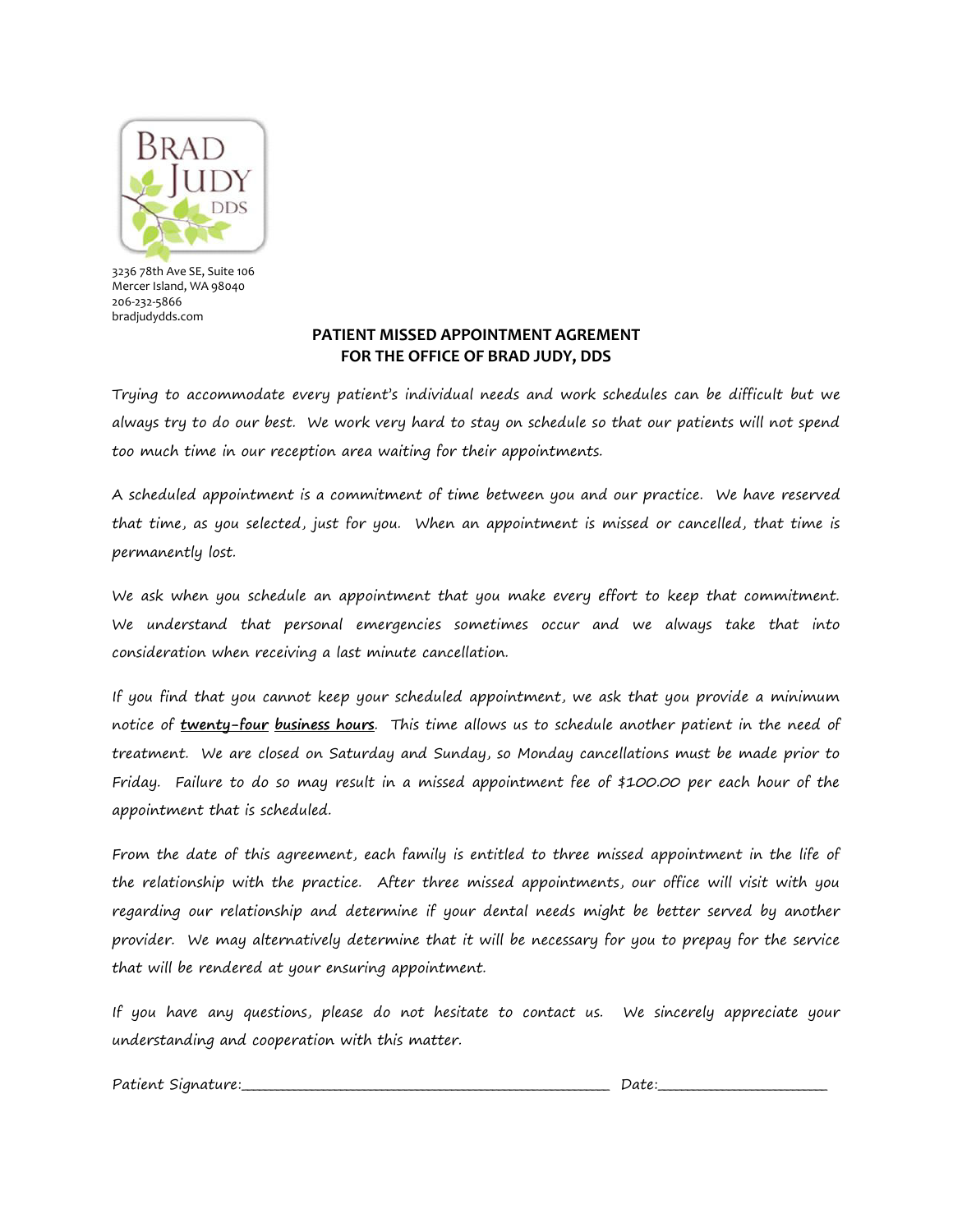

## ACKOWLEDGEMENT OF RECEIPT OF STATEMENT OF PRIVACY PRACTICES

Brad Judy, DDS reserves the right to change the privacy practices that are described in the Statement of Privacy Practices. If the privacy practices change, you will be offered a copy of the revised Statement of Privacy Practices at the time of your first visit after the revisions are in effect. You may also obtain a revised Statement of Privacy by requesting that one be mailed to you.

## ADDITIONAL DISCLOSURE AUTHORITY

In addition to the allowable disclosures described in the Statement of Privacy Practices, I hereby specifically authorize disclosure of my protected health care information to the persons indicated below:

| ANY MEMBER OF MY IMMEDIATE FAMILY | () YES       | ( ) NO |
|-----------------------------------|--------------|--------|
| SPOUSE ONLY                       | () YES () NO |        |
|                                   | () YES       | ( ) NO |

I acknowledge that I have been offered a copy of the Statement of Privacy Practices for the office of Brad Judy, DDS. The Statement of Privacy Practices describes the types of uses and the disclosures of my protected health information that might occur in my treatment, payment for services, or in the performance of office health care operations. The Statement of Privacy Practices also describes my rights and the responsibilities and the duties of this office with respect to my protected health information.

**\_\_\_\_\_\_\_\_\_\_\_\_\_\_\_\_\_\_\_\_\_\_\_\_\_\_\_\_\_\_\_\_\_\_\_\_\_\_\_\_\_\_\_\_\_\_\_\_\_\_\_ \_\_\_\_\_\_\_\_\_\_\_\_\_\_\_\_\_\_\_\_\_\_\_\_\_\_\_\_\_\_\_\_\_\_\_\_\_\_\_\_\_\_\_\_\_\_\_\_\_\_\_\_\_\_\_** 

**\_\_\_\_\_\_\_\_\_\_\_\_\_\_\_\_\_\_\_\_\_\_\_\_\_\_\_\_\_\_\_\_\_\_\_\_\_\_\_\_\_\_\_\_\_\_\_\_\_\_\_ \_\_\_\_\_\_\_\_\_\_\_\_\_\_\_\_\_\_\_\_\_\_\_\_\_\_\_\_\_\_\_\_\_\_\_\_\_\_\_\_\_\_\_\_\_\_\_\_\_\_\_\_\_\_\_\_** 

**Name of Patient** or personal representative **Signature of Patient** or personal representative

**Date Description of Personal Representative's Authority**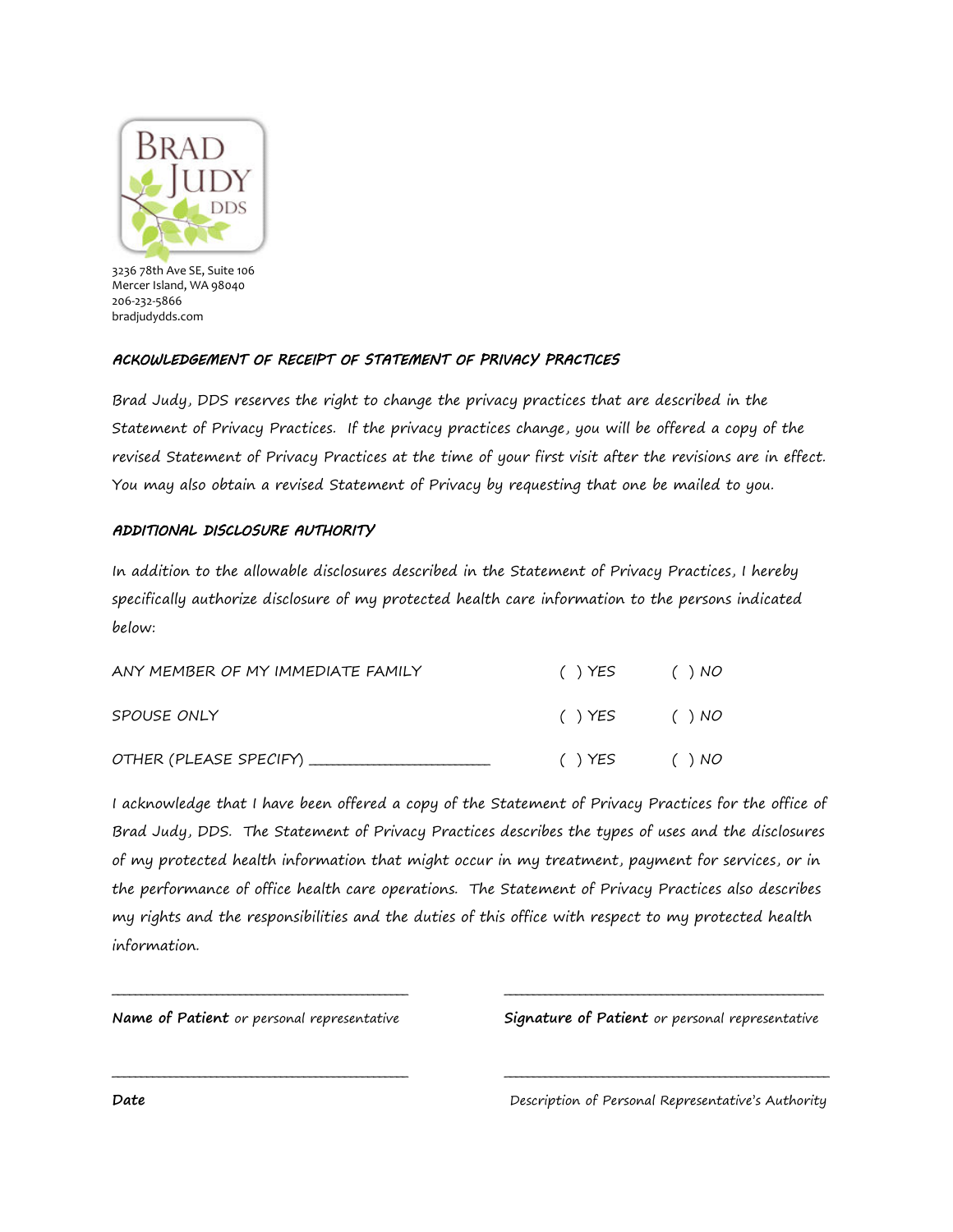

# X-RAY RELEASE FORM

| Dr. Brad Judy, DDS, PLLC.       |  |
|---------------------------------|--|
|                                 |  |
|                                 |  |
|                                 |  |
|                                 |  |
|                                 |  |
| Please send digital records to: |  |

[Admin@bradjudydds.com](mailto:Admin@bradjudydds.com) 

# **Please send hard copies to:**

Dr. Brad Judy, DDS

3236 78th Ave SE Suite 106

Mercer Island, WA 98040

206-232-5866

| <u>.</u><br>$0+1100$<br>Sian<br><br>$\cdots$ | $\sim$<br>ישוט |
|----------------------------------------------|----------------|
|----------------------------------------------|----------------|